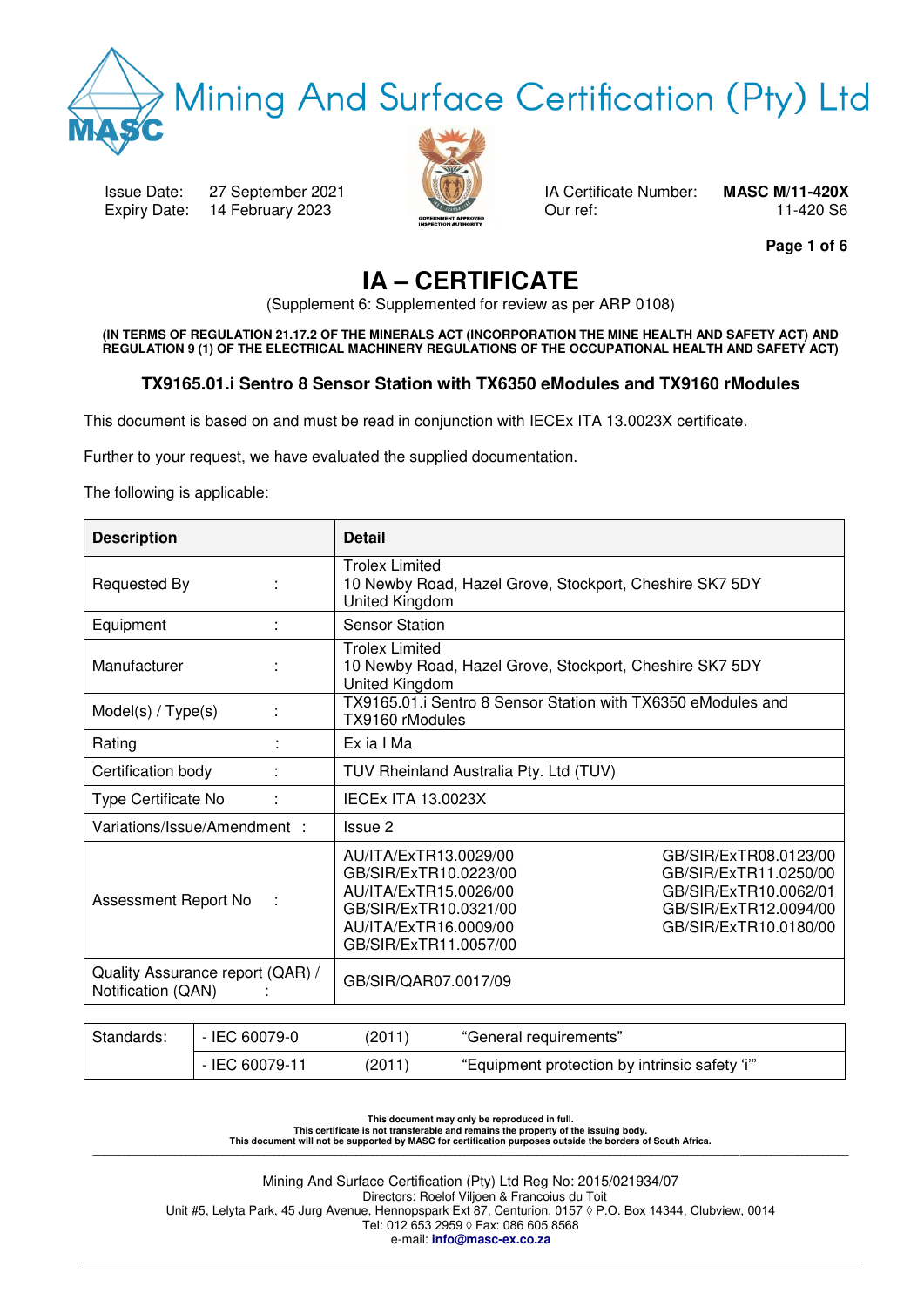**TX9165.01.i Sentro 8 Sensor Station with TX6350 eModules and TX9160 rModules** 

(Supplement 6) **Page 2 of 6**

 **/. The evaluation...** 

**The evaluation was conducted according to the requirements of:** 

- **SANS (IEC) 60079-0 : 2012 "Explosive atmospheres – Part 0: Equipment — General requirements"**
- **SANS (IEC) 60079-11 : 2012 "Explosive atmospheres – Part 11: Equipment protection by intrinsic**

**safety "i"**

### **COMPLIANCE:**

The equipment as described below is hereby certified "Explosion Protected" "Ex ia I Ma" and is suitable for use in hazardous locations as stated below and as tested, assessed and inspected in accordance with the relevant requirements of SANS / IEC Standards:

| Location                                                             | Zone 0, 1, 2    | Mining / Underground                                                             |
|----------------------------------------------------------------------|-----------------|----------------------------------------------------------------------------------|
| <b>Hazard Frequency</b>                                              |                 | Continuous as could occur under normal operating<br>conditions in hazardous area |
| Environment                                                          | Group I         | Methane / Coal dust                                                              |
| Surface Temperature                                                  | $150^{\circ}$ C |                                                                                  |
| Service/Ambient Temperature $(-20^{\circ}C \le Ta \le +40^{\circ}C)$ |                 |                                                                                  |

### **DESCRIPTION OF EQUIPMENT (According to TUV Certificate):**

The TX9165.01.i Sentro 8 Sensor Station is designed to monitor up to eight sensors, these are fully integrated into the Sensor Station to give direct monitoring of the toxic and flammable gas concentrations, ambient air temperature, atmospheric pressure and humidity, alternatively, the monitoring channels may be connected to remote sensors to measure airflow, pressure, vibration, etc. The Sentro 8 can be programmed to control a number of output relays and give various audio and visual alarms.

The TX9165.01i Sentro 8 Sensor Station comprises a sub-assembly of several printed circuit boards (PCB), within an inner plastic enclosure. The sub-assembly is made from the Main PCB, Power PCB, Control PCB, Upper Interface PCB and Lower Interface PCB. An LCD display is mounted on the Control PCB. The inner enclosure is housed inside an external enclosure that is made from polycarbonate/ABS with anti-static properties and has a polycarbonate window for the LCD display. The enclosure provides a degree of ingress protection to at least IP54. External circuit connections are made in the terminal chamber. Cable access into the terminal chamber is through the eight gland entries at the bottom of the housing.

Associated Sub-assemblies

| TX6350 eModule | Flammable |
|----------------|-----------|
| TX6350 eModule | Infrared  |
| TX6350 eModule | Toxic     |
| TX9160 eModule | Climate   |
| TX9160 rModule | 4.20mA    |
| TX9160 rModule | 0.4.2V    |
| TX9160 rModule | PT100     |
| TX9160 rModule | Namur     |
|                |           |

**/. TX6350 eModule...** 

**This document may only be reproduced in full. This certificate is not transferable and remains the property of the issuing body. This document will not be supported by MASC for certification purposes outside the borders of South Africa. \_\_\_\_\_\_\_\_\_\_\_\_\_\_\_\_\_\_\_\_\_\_\_\_\_\_\_\_\_\_\_\_\_\_\_\_\_\_\_\_\_\_\_\_\_\_\_\_\_\_\_\_\_\_\_\_\_\_\_\_\_\_\_\_\_\_\_\_\_\_\_\_\_\_\_\_\_\_\_\_\_\_\_\_\_\_\_\_\_\_\_\_\_\_\_\_\_\_\_\_\_\_\_\_\_\_\_\_\_\_\_\_\_\_\_\_\_\_\_\_\_\_\_\_\_\_\_\_\_\_\_\_\_\_\_\_\_\_\_\_\_\_\_\_\_\_**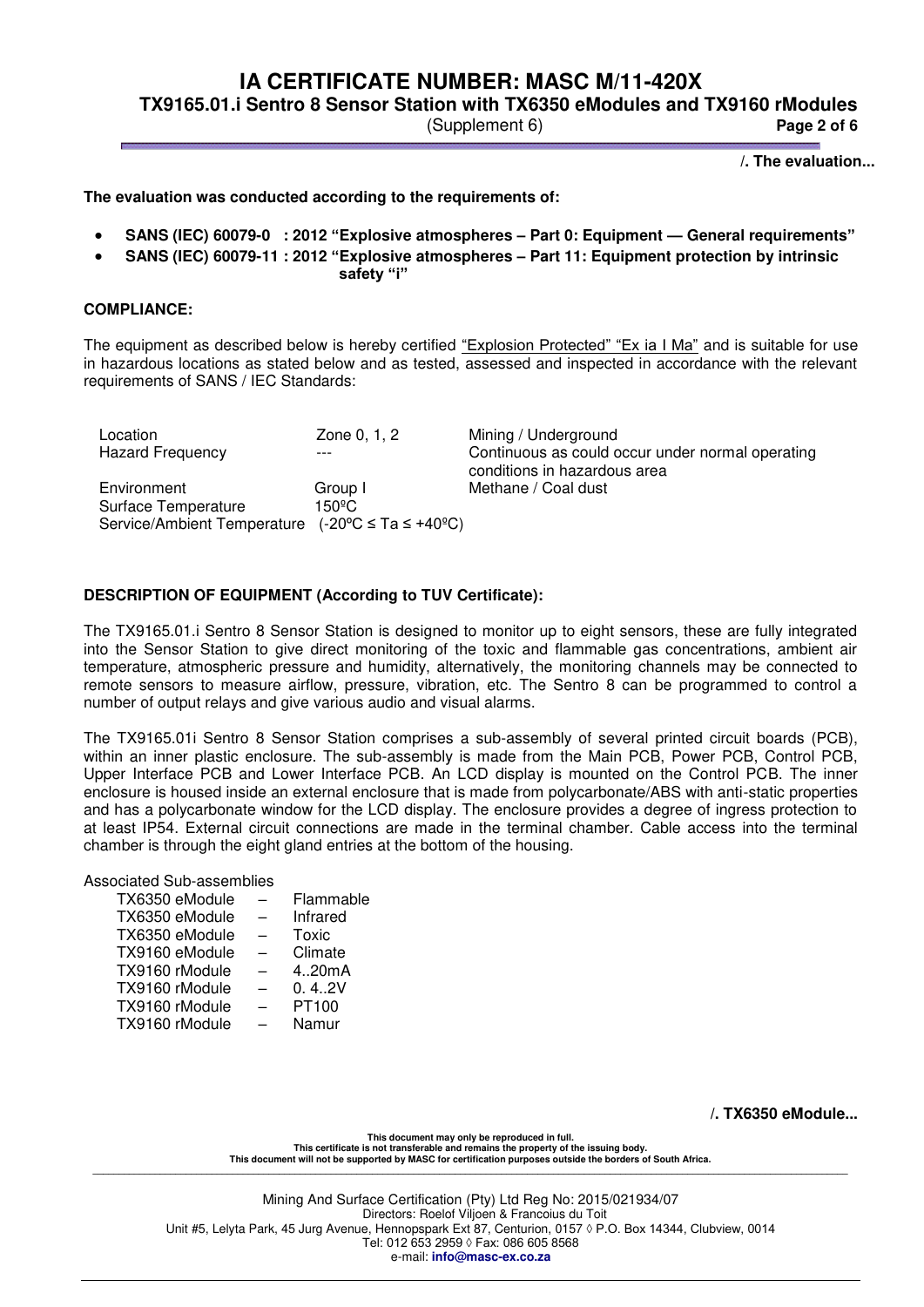**TX9165.01.i Sentro 8 Sensor Station with TX6350 eModules and TX9160 rModules** 

(Supplement 6) **Page 3 of 6**

### TX6350 eModule – Flammable

The TX6350 eModule - Flammable is designed to measure concentration of flammable gas by means of a pellistor type sensing head and to electronically convert the measured value into an output signal that can be monitored by monitoring equipment, into which the sensor is plugged. The Flammable Gas Sensor contains a sub-assembly comprising a Sensing Board, Baseboard and a Connector Board. The sub-assembly fits inside a plastic enclosure with one face of the Connector Board exposed to connect with an external circuit.

#### TX6350 eModule – Infrared

The TX6350 - Infrared Gas Sensing eModule is designed to measure gas concentration by means of a Dynament Type MSHia \*\*\* or Type MSHia-P \*\*\* Gas Sensor (code Ex d+ia I Ma). The microcontroller inside the module communicates digitally with the Gas Sensor to obtain the current gas reading. This reading is provided as an output signal which is monitored by the TX9165.01.i Sentro 8 Sensor Station into which the module is plugged.

The Infrared Gas Sensing eModule contains a sub-assembly comprising a CPU board (alternatively CPU OSC Board), baseboard and a connector board. The CPU board makes use of a pressure sensor which is used to monitor normal atmospheric pressure. The sub- assembly fits inside a plastic enclosure with one face of the connector board exposed to connect with an external circuit.

#### TX6350 eModule – Toxic

The TX6350 Toxic Gas Sensor is designed to measure toxic gas concentration by means of an electrochemical cell and to electronically convert the measured value into an output signal that can be monitored by the sensor station into which the sensor is plugged.

The TX6350 Toxic Gas Sensor contains a sub-assembly comprising a CPU Board, Connector Board and either a Toxic Baseboard or an Oxygen Baseboard. The sub-assembly fits inside a plastic enclosure with one face of the Connector Board exposed to connect to external circuit.

### TX9160 eModule – Climate

The TX 9160 Climate Sensing Module is designed to measure temperature humidity and pressure by means of two sensors with digital interfaces. The Information from the sensors is processed and sent electronically to monitoring equipment which the climate sensor is plugged into.

The sensing module contains a sub-assembly comprising a sensor board, baseboard and connector board. The sub-assembly fits inside a plastic enclosure with one face of the connector board exposed to connect with an external circuit.

### TX9160 – Series rModule

The TX9160 Series rModules Sensors are designed to interface to remotely connected sensors, provide power and where necessary provide signal conditioning, power limitation and digital interface to the base unit.

The sensor contains a sub-assembly comprising a Signal Conditioning CPU board and one of three Signal Conditioning Baseboards i.e. 0.4-2V/4-20mA Input Module Baseboard PT100 Input Module Baseboard Single Namur/Monitoring Switch Baseboard The sub-assembly fits inside a plastic enclosure.

**/. MARKING...**

**This document may only be reproduced in full. This certificate is not transferable and remains the property of the issuing body. This document will not be supported by MASC for certification purposes outside the borders of South Africa. \_\_\_\_\_\_\_\_\_\_\_\_\_\_\_\_\_\_\_\_\_\_\_\_\_\_\_\_\_\_\_\_\_\_\_\_\_\_\_\_\_\_\_\_\_\_\_\_\_\_\_\_\_\_\_\_\_\_\_\_\_\_\_\_\_\_\_\_\_\_\_\_\_\_\_\_\_\_\_\_\_\_\_\_\_\_\_\_\_\_\_\_\_\_\_\_\_\_\_\_\_\_\_\_\_\_\_\_\_\_\_\_\_\_\_\_\_\_\_\_\_\_\_\_\_\_\_\_\_\_\_\_\_\_\_\_\_\_\_\_\_\_\_\_\_\_**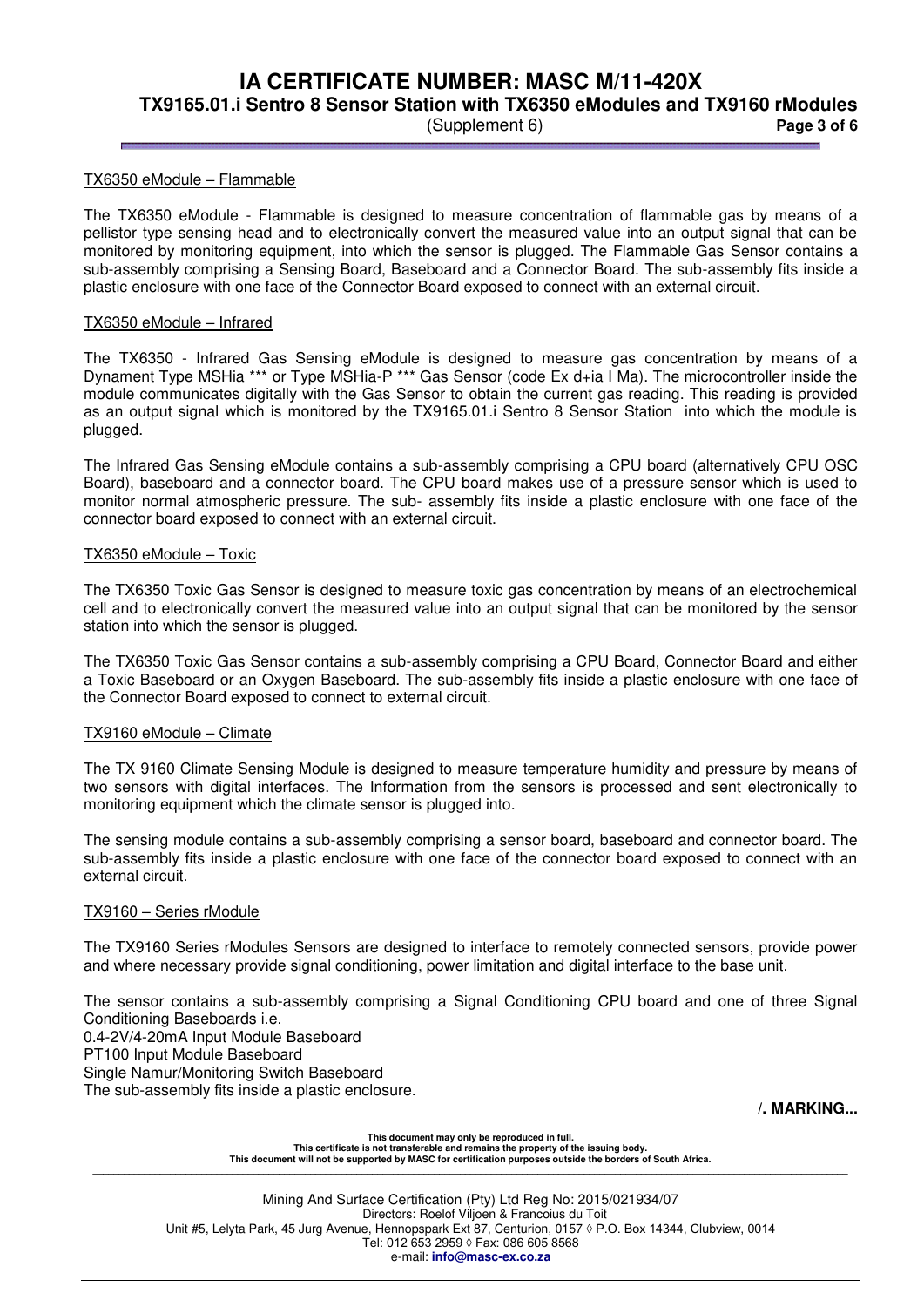**TX9165.01.i Sentro 8 Sensor Station with TX6350 eModules and TX9160 rModules** 

(Supplement 6) **Page 4 of 6**

### **MARKING:**

TUV marking remains applicable and the marking for the relevant models will be as above. The following MASC Certificate number (IA number) must be additionally applied to the equipment.

IA No: MASC M/11-420X

### **CONDITIONS OF MANUFACTURE:**

- None

### **SPECIAL CONDITIONS OF USE (X):**

- Any replacement cable glands shall be suitable for the application and shall provide an ingress protection of at least IP54.
- The following parameters shall be taken into account during connection into a system: TX9165.01.i Sentro 8 Sensor Station

| <b>Function</b>                       | <b>Terminals</b>                       | Uo    | lo                                                                    | Po                | Co     | Lo                   | Ui    | Ci          | Li |
|---------------------------------------|----------------------------------------|-------|-----------------------------------------------------------------------|-------------------|--------|----------------------|-------|-------------|----|
| Incoming<br><b>Power</b>              | 14 & 15                                |       |                                                                       |                   |        |                      | 14.4V | $\mathbf 0$ | 0  |
|                                       |                                        |       |                                                                       |                   |        |                      |       |             |    |
| <b>RS485</b>                          | Terminal A - 17 wrt<br>15/16 (0V)      | 5.88V | 66mA                                                                  | 97 <sub>m</sub> W | 1000uF | 26mH                 | 6.88V | $\Omega$    | 0  |
|                                       | Terminal B - 18 wrt<br>15/16 (0V)      | 5.88V | 66 <sub>m</sub> A                                                     | 97 <sub>m</sub> W | 1000uF | 26mH                 | 6.88V | $\mathbf 0$ | 0  |
|                                       |                                        |       |                                                                       |                   |        |                      |       |             |    |
| <b>Output Relays</b>                  | 1, 2, 3; 4, 5, 6; 7, 8, 9;<br>10,11,12 | 0V    |                                                                       |                   |        |                      | 30V   | $\Omega$    | 0  |
| <b>Module</b><br>connectors<br>A to H | Pin1 wrt 2                             | 14.4V | lo of<br>supply<br>conneced<br>at the<br>power<br>terminal<br>14 & 15 |                   |        |                      |       |             |    |
|                                       | Pin 3 & 4 wrt 2                        | 6.51V | 460mA                                                                 | 1.383W            | 1000uF | 2.06mH               |       |             |    |
|                                       | Pin 5 wrt 2                            | 5.88V | 27mA                                                                  | 40 <sub>m</sub> W | 1000uF | $Lo/Ro =$<br>565.5mH |       |             |    |
|                                       | Pin 6 wrt 2                            | 5.88V | 27mA                                                                  | 40 <sub>m</sub> W | 1000uF | $Lo/Ro =$<br>565.5mH |       |             |    |

**/. When a...**

This document may only be reproduced in full.<br>This certificate is not transferable and remains the property of the issuing body.<br>This document will not be supported by MASC for certification purposes outside the borders of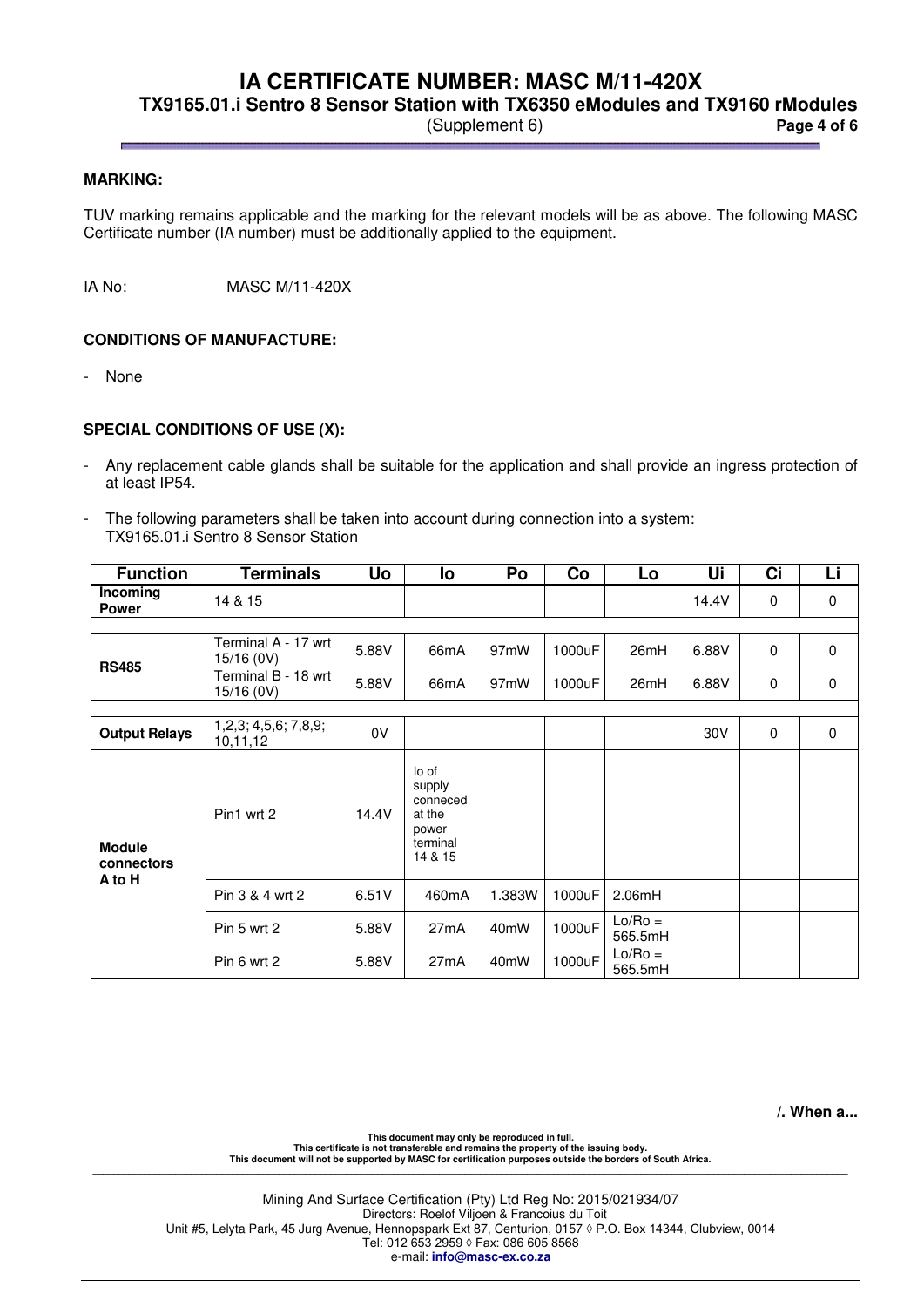**TX9165.01.i Sentro 8 Sensor Station with TX6350 eModules and TX9160 rModules** 

(Supplement 6) **Page 5 of 6**

When a TX9160 rModule is fitted, the external sensors connected to terminals 1m, 2m and 3m have the following parameters, dependent on the sensor type fitted:

| rModule<br><b>Sensor Type</b><br><b>Terminal</b>                                          |                                   |                                |                                                                                                                                                                                                                                                                                                                                                            | <b>Parameters</b> |                                                                      |                    |          |  |
|-------------------------------------------------------------------------------------------|-----------------------------------|--------------------------------|------------------------------------------------------------------------------------------------------------------------------------------------------------------------------------------------------------------------------------------------------------------------------------------------------------------------------------------------------------|-------------------|----------------------------------------------------------------------|--------------------|----------|--|
|                                                                                           |                                   |                                | <b>Uo</b>                                                                                                                                                                                                                                                                                                                                                  | lo                | Po                                                                   | Ci                 | Li       |  |
| TX9160.01i.301<br>and TX9160.01i.303                                                      | $0.4 - 2V/$<br>$4-20$ mA<br>Input | 1m wrt 3m                      | $U_0 = U_0$ of external power supply connected to base unit where<br>maximum<br>$U_0 = 14.4$ .<br>$\log$ = $\log$ of external power supply connected to base unit.<br>Po = Po of external power supply connected to base unit.<br>$Ci = Ci$ of external power supply connected to base unit.<br>$Li = Li$ of external power supply connected to base unit. |                   |                                                                      |                    |          |  |
|                                                                                           |                                   | 2m wrt 3m                      | 14.4V                                                                                                                                                                                                                                                                                                                                                      | 5 <sub>m</sub> A  | 17 <sub>m</sub> W                                                    | 0                  | 0        |  |
|                                                                                           | $0.4 - 2V / 4 - 20$               | 1 <sub>m</sub>                 | Not Connected                                                                                                                                                                                                                                                                                                                                              |                   |                                                                      |                    |          |  |
| TX9160.01i.321<br>and TX9160.01i.323                                                      | mA<br>Differential<br>Input       | $2m$ to $3m$                   | 14.4V                                                                                                                                                                                                                                                                                                                                                      | 5 <sub>m</sub> A  | 17 <sub>m</sub> W                                                    | 0                  | 0        |  |
| TX9160.01i.306                                                                            |                                   | 1m wrt 3m                      | 14.4V                                                                                                                                                                                                                                                                                                                                                      | 28mA              | 100mW                                                                | 120 <sub>n</sub> F | 0        |  |
|                                                                                           | PT100 Input                       | 2m wrt 3m                      | 14.4V                                                                                                                                                                                                                                                                                                                                                      | 5mA               | 17 <sub>m</sub> W                                                    | 0                  | 0        |  |
| TX9160.01i.501                                                                            | Namur/                            | 1m wrt 2m                      | 14.4V                                                                                                                                                                                                                                                                                                                                                      | 42mA              | 151mW                                                                | 0.77uF             | $\Omega$ |  |
| and<br>TX9160.01i.502                                                                     | Monitored<br>Input                | 3m not used                    |                                                                                                                                                                                                                                                                                                                                                            |                   |                                                                      |                    |          |  |
| Function: Incoming Power - Terminals 14&15<br>When a number of TX9160 rModule are fitted: |                                   | $\mathbf{U} = 14.4 \mathbf{V}$ | $Ci = 0.38uF$ multiplied<br>by the number of<br>TX9160 rModule, plus<br>total Ci of all external<br>sensors connected to<br>TX9160 rModules.                                                                                                                                                                                                               |                   | $Li = Total Li of all$<br>external sensors<br>connected to rModules. |                    |          |  |

- Where an external sensor is used with either a type TX9160.01i.301 (4-20mA), TX9160.01i.303 (0.4-2V), TX9160.01i.321 (4-20mA Differential) or TX9160.01i.323 (0.4- 2V Differential) rModule and it is powered from a separate intrinsically safe power supply, the following conditions shall be met –
	- o No connection shall be made to rModule terminal 1m (power).
	- $\circ$  The 0V of the external sensor power supply shall be connected to the 0V input of the equipment.
	- $\circ$  The Ui presented by an externally powered sensor to any rModule, terminals 2m or 3m, shall not exceed the 14.4 V.

### **CONDITIONS OF CERTIFICATION:**

- 1. This IA Certificate covers all units sold from the date of this document to 14 February 2023.
- 2. As per ARP 0108 a three yearly review is required on this IA Certificate.
- 3. The apparatus must be additionally marked with the MASC marking details above.
- 4. This approval only covers the equipment as certified above and does not include any scheduled additions or variations / amendments / new issues to the certificate(s), made after the above date.
- 5. The equipment does not need to be re-tested when used on the conditions and with such restrictions as prescribed by TUV and in this approval.
- 6. The TUV certification must remain valid.
- 7. The extent of the requirements in the ARP 0108 (or regulations) and SANS 10108 on the certification of the equipment must remain unchanged.
- 8. The Ex quality assurance notification/report for the equipment must remain valid.

**/. The use...**

**This document may only be reproduced in full. This certificate is not transferable and remains the property of the issuing body. This document will not be supported by MASC for certification purposes outside the borders of South Africa. \_\_\_\_\_\_\_\_\_\_\_\_\_\_\_\_\_\_\_\_\_\_\_\_\_\_\_\_\_\_\_\_\_\_\_\_\_\_\_\_\_\_\_\_\_\_\_\_\_\_\_\_\_\_\_\_\_\_\_\_\_\_\_\_\_\_\_\_\_\_\_\_\_\_\_\_\_\_\_\_\_\_\_\_\_\_\_\_\_\_\_\_\_\_\_\_\_\_\_\_\_\_\_\_\_\_\_\_\_\_\_\_\_\_\_\_\_\_\_\_\_\_\_\_\_\_\_\_\_\_\_\_\_\_\_\_\_\_\_\_\_\_\_\_\_\_**